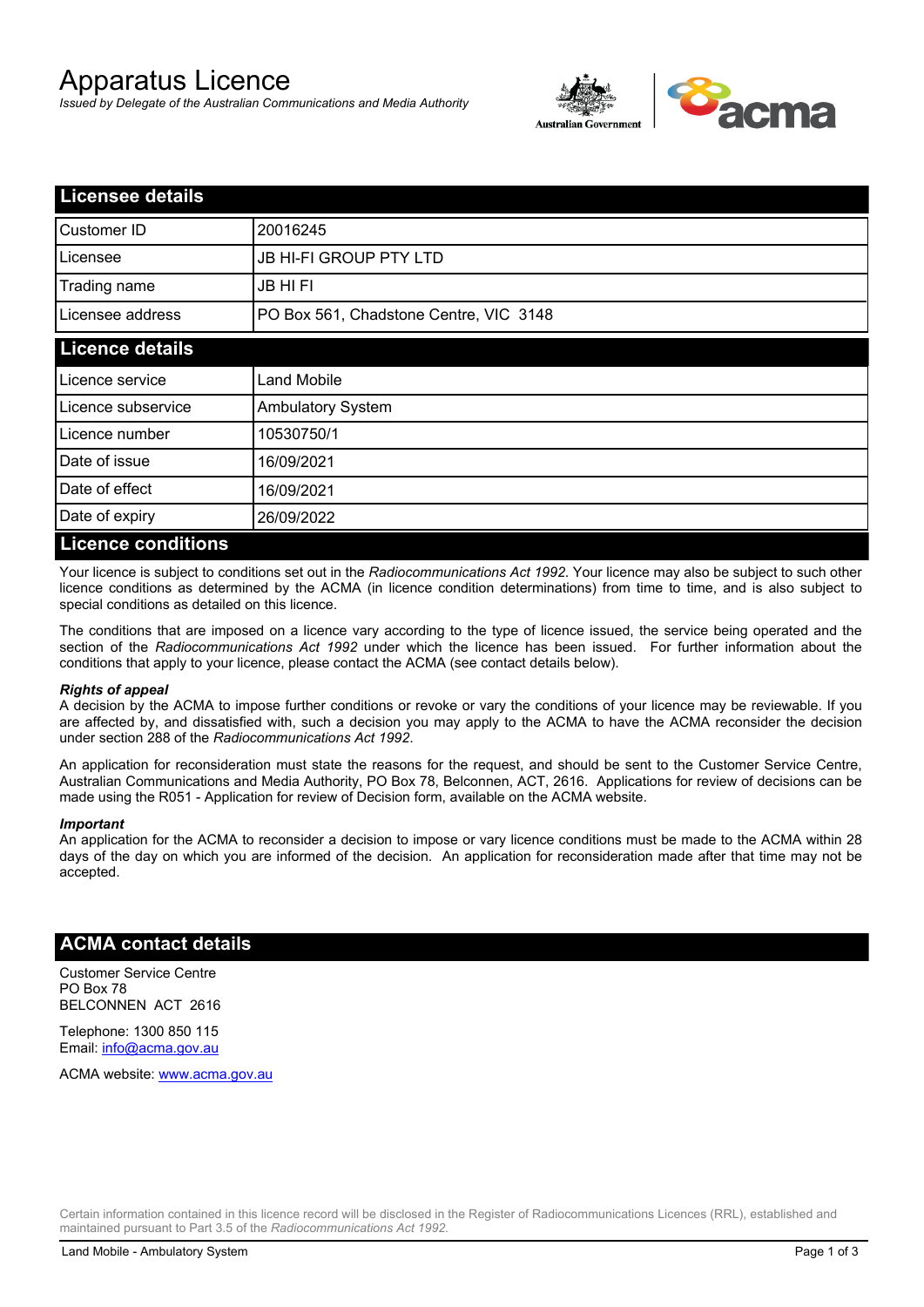# **Advisory Notes applying to licence no.: 10530750/1**

Conditions applicable to the operation of Ambulatory System station(s) authorised under this licence can be found in the Radiocommunications Licence Conditions (Apparatus Licence) Determination and the Radiocommunications Licence Conditions (Land Mobile Licence) Determination. Copies of these determinations are available from the ACMA and from the ACMA home page (www.acma.gov.au).